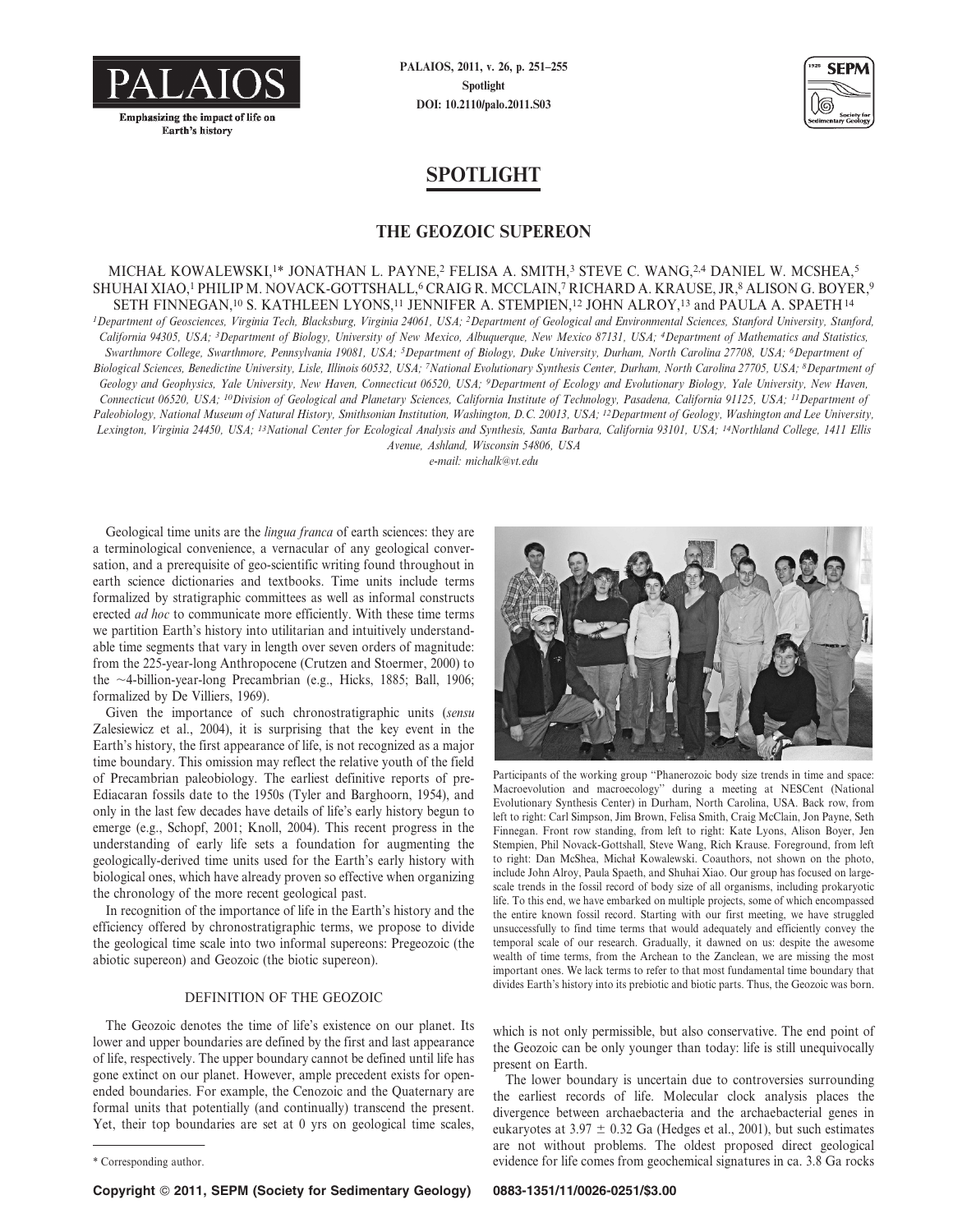

FIGURE 1—Graphic illustration of bio-chronological uncertainties (a black bar at 3.8–3.2 Ga) surrounding the oldest fossils (i.e., the oldest geological evidence for presence of life on our planet). The numbers in circles refer to a selection of proposed geological evidence for earliest life: 1)  $\delta^{13}$ C of graphite inclusions from 3.8 Ga rocks in Akilia (Mojzsis et al., 1996; but see van Zuilen et al., 2002); 2)  $\delta^{13}C$  of graphite globules in  $>3.7$  Ga turbiditic and pelagic sedimentary rocks from the Isua supracrustal belt in west Greenland (Rosing, 1999); 3)  $\delta^{13}$ C of carbonaceous material and filamentous structures from the ca. 3.5 Ga Dresser Formation in Western Australia (Ueno et al., 2001, 2004); 4) the ca. 3.46 Ga Apex Chert microfossils in Western Australia (Schopf, 1993; but see Brasier et al., 2002); 5) stromatolites from the ca. 3.45 Ga Strelley Pool Formation in Western Australia (Allwood et al., 2006, 2009); 6) filaments from 3.2 Ga sulfide deposits in Western Australia (Rasmussen, 2000).

(Mojzsis et al., 1996), and the oldest reported microfossils are ca. 3.5 Ga (Schopf, 2006). However, these data are also controversial (Brasier et al., 2002; van Zuilen et al., 2002; Fedo et al., 2006) and hampered by dating uncertainties. Nonetheless, there is widely-accepted evidence for the presence of stromatolites by 3.45 Ga (Allwood et al., 2006, 2009) and microfossils by 3.235 Ga (Rasmussen, 2000). Thus, a reasonable estimate of the Geozoic's lower boundary is somewhere between ca. 3.8 and ca. 3.2 Ga. The maximum age uncertainty of the boundary is  $\sim 0.6$ billion years (Fig. 1), comparable to the duration of the Phanerozoic Eon. Of course, no chronostratigraphic boundary is error free, and time uncertainties increase with geologic age (e.g., Gradstein et al., 2004,; Figs. 1.5–1.6). Due to scarcity of unquestionable biostratigraphic data in the Archean, placing confidence intervals (e.g., Strauss and Sadler, 1989; Marshall, 1997) on the stratigraphic range of life is currently unfeasible.

The Geozoic can be used as either an abstract (technical) or a practical concept. Technically, it represents the actual temporal range of life's existence on Earth. In practice, it is defined by the oldest geological record of life currently known. And because the origin of life predates its oldest fossil record, the practical Geozoic represents the most conservative estimate of the biosphere's existence time. In its strictest sense, the term Geozoic implies that life must have existed continuously since its origin: no total extinctions and re-originations have occurred. Note that monophyly is not an issue here: if life were discovered to be polyphyletic, at any point in its history, the Geozoic would be unaffected; all that is required is continuity. Regardless of the exact boundary placement, the Geozoic encompasses multiple eons (i.e., the Phanerozoic, the Proterozoic, and most of the Archean) and merits a chronostratigraphic rank of informal supereon. The time from the formation of Earth until the oldest direct evidence of life (i.e., the Hadean and the early Archean) can be referred to as Pregeozoic, thus dividing the earth's history into two supereons (Figs. 1–2).

The proposed supereons are not intended to supersede the existing large-scale time units that subdivide the history of Earth into times of macroscopic (Phanerozoic) and dominantly microscopic (Precambrian) life. Rather, they aim to codify our vocabulary by acknowledging the most important event in the history of life.

# ETYMOLOGY AND ALTERNATIVE TERMINOLOGY

The term Geozoic denotes the time of life on Earth (Geo  $=$  Earth and  $zoic =$  life). To be semantically precise, -zoic denotes animal life. However, in geological terminology, the suffix -zoic is used more broadly to denote any life. Thus, textbooks and dictionaries translate Phanerozoic as the time of visible, obvious, evident, or well displayed life (e.g., Whitten and Brooks, 1978; Stanley, 2009), and not the time of visible animal life. The largely abandoned term Cryptozoic is defined as the time of hidden or obscure life (e.g., Prothero and Dott, 2010), and not obscure animal life. Although some of the -zoic terms were originally proposed to denote animals, usage of the suffix has evolved to denote all life.

Following our conference presentation on the Geozoic (Kowalewski et al., 2009), multiple colleagues inquired why we had not considered the term Biozoic. This term is problematic. First, the suffix -zoic is used by geologists to denote all life, which makes Biozoic redundant. Also, the prefix bio, could be misread as an emphasis of the strict meaning of the word Zoic, equating Biozoic with the time of animal life. Finally, Biozoic does not make any reference to earth, which makes it vague from the geocentric perspective of stratigraphy (Zalasiewicz et al., 2004). For example, if conclusive evidence of Pregeozoic life is found on Mars, the lower boundary of the Geozoic would not be affected, but a case could be made for redefining the Biozoic. Others suggested the term Zoic, but this term also does not make any reference to earth and may be more appropriate for denoting the time of life in the universe. The term Gaiazoic was also proposed, but this is a politically charged term that we chose to avoid.

The term Pregeozoic is derived based on the same logic that had been used to coin the term Precambrian (but see Martinsson, 1973). Pregeozoic is synonymous with Azoic (Martinsson, 1973; see also Goldblatt et al. [2009] for discussion of pre-Archean, non-biotic time units). The term Azoic does not make any reference to Earth and could serve as a counterpart to the term Zoic to denote the prebiotic history of the Universe. Admittedly, the terms Zoic and Azoic sound like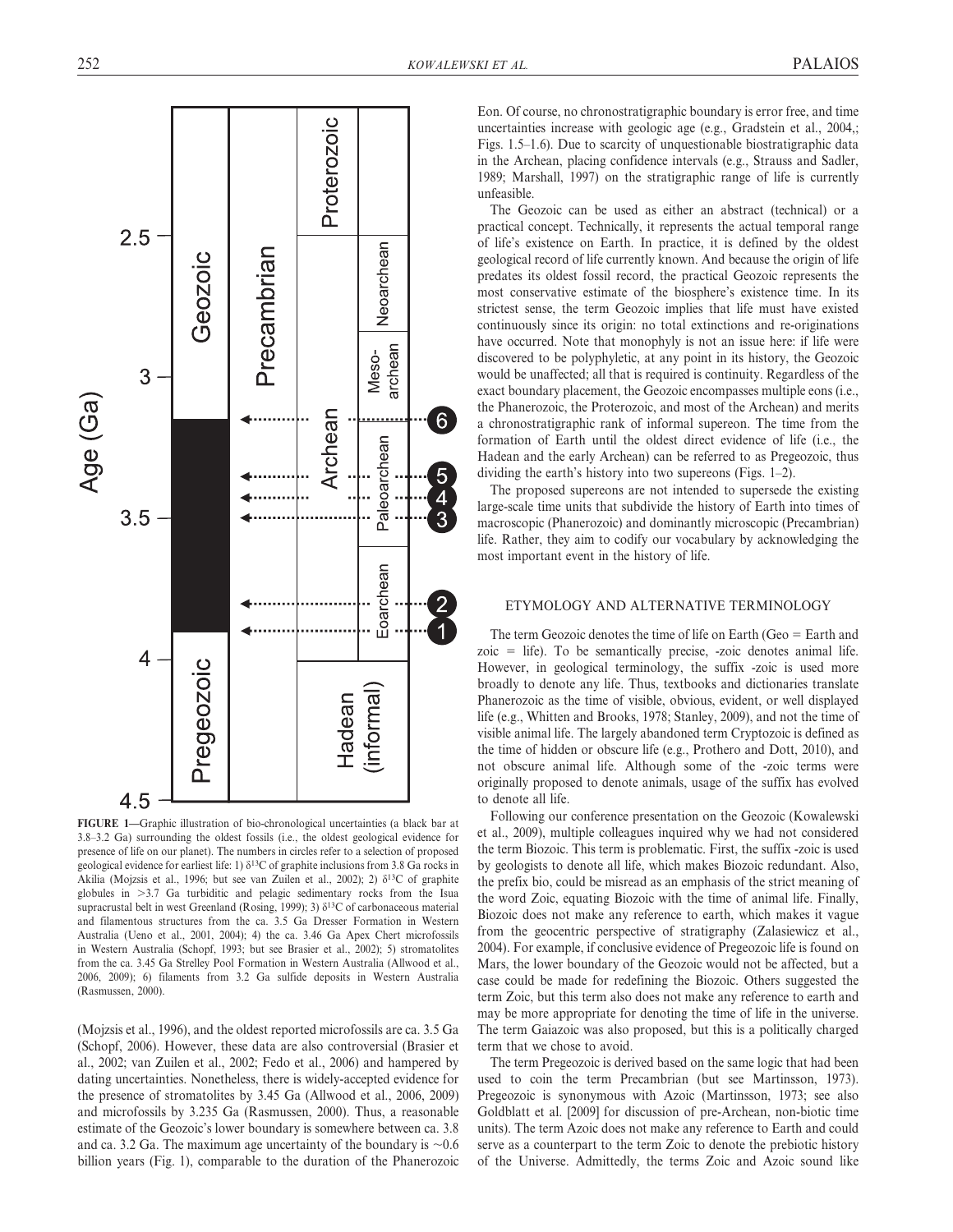

FIGURE 2—A schematic geological time scale summarizing the temporal relation between the two informal supereons proposed here (Geozoic and Pregeozoic) and the major informal (supereons) and formal (eons, eras) geochronological units used widely in geosciences. Following the dual literature usage, the term Phanerozoic is shown both as an eon and as a supereon. Thick zone at the Pregeozoic-Geozoic boundary represents the current uncertainty in our knowledge of what constitutes the oldest, unquestionable evidence for the presence of life on our planet.

names of evil characters from a low budget sci-fi movie and may thus be not mundane enough to be acceptable as chronostratigraphic terms.

Online searches (Georef, ISI Web of Knowledge, and Google Scholar; 11/30/2009) suggest that the term Geozoic has not been used in the geoscience literature. Our recent abstract (Kowalewski et al., 2009) is the only relevant occurrence of the term. A Google search (11/ 30/2009) yielded 57 hits for the Geozoic. Except for those pertaining to our abstract, these entries represented blogger names, e-Bay postings, and other obscure hits, including a Trojan virus that delayed somewhat the preparation of the manuscript.

# PRACTICAL JUSTIFICATIONS

Successful terms are invented because they are needed for a specific reason and then propagate because they prove useful beyond their original need. The term Geozoic was invented because the NESCent Body Size Working Group (2006–2009) needed a simple term to refer to the entire fossil record (as in ''the Geozoic history of body size''). With that need came a realization that such a term would be useful, for multiple reasons, to many researchers who study the bulk or the entirety of life's history.

1. A purely pragmatic reason for introducing new terminology is linguistic parsimony. Terms save words and characters, allowing for shorter titles and succinct abstracts. Brevity is not just desirable, but often required: many journals set stringent limits on the length of titles, abstracts, or text. The published literature offers many cases that illustrate potential utility of the term Geozoic. For example: ''…little evolution at the macroscopic level took place for over half of the entire history of life on Earth'' (Schulze-Makuch and Irwin, 2004, p. 39) could be ''…little evolution at the macroscopic level took place for over half of the Geozoic;'' ''We would argue that it is simplistic to expect only one pattern of stability in the entire fossil record'' (Tang and Bottjer, 1997, p. 475) could be ''We would argue that it is simplistic to expect only one pattern of stability in the Geozoic''; and ''…together comprise  $\langle 20\%$  of the total duration of life on Earth" (Payne et al., 2009, p. 24) could be "...together comprise  $\leq 20\%$  of the Geozoic." The time terms are particularly useful in titles, which are often more effective when brief. For example, the title: ''Biotic enhancement of weathering and surface temperatures on earth since the origin of life'' (Schwartzman and Volk, 1991, p. 357) could be shortened as ''Biotic enhancement of weathering and surface temperatures in the Geozoic.''

2. The need for Geozoic is illustrated by inadequacy of existing terms, often used due to lack of appropriate terminology. An ISI Web of Knowledge search (12/02/2009) for the subject="Phanerozoic" revealed that the journal Precambrian Research published 119 papers apparently focused on post-Precambrian times (only four journals published more papers on the Phanerozoic). Very likely, those papers dealt with both the Precambrian and Phanerozoic, but lacked a single subject tag to denote such a long time interval. The Geozoic tag could allow one to highlight papers (whether published in Precambrian Research or elsewhere) that deal with both the Precambrian and the Phanerozoic. Use of the term could also place greater emphasis on the origin of life as a critical temporal event. The term would likely work even for studies that do not pertain to the entirety of the Geozoic. Chronostratigraphic terms are used often to denote major portions or select segments of a given time interval. For example, authors find it convenient to use Phanerozoic when analyzing its select parts (e.g., Powell and Kowalewski, 2002; Riding, 2002) or Cenozoic when primarily focusing on the Neogene (e.g., Funk et al., 2009).

3. Temporal units are indispensable indexing tags for identifying publications that deal with specific time intervals or target temporal scales of a given magnitude. Anyone interested in large-scale patterns in the evolution of multicellular life can use the Phanerozoic tag to find many relevant publications, while those interested in recent changes in ecological communities can use the Holocene tag to assemble their initial bibliography. Why then, having such efficient terms for biologically relevant time scales and time intervals, do we lack the most important tag? We have a special name for the time of old life on Earth (Paleozoic). We have a name for the time of obvious life on Earth (Phanerozoic). However, absurdly, we lack a name for the time of life on Earth (Geozoic).

4. The Geozoic-Pregeozoic terminology could also facilitate a more transparent organization of introductory geological textbooks. Currently, textbooks are organized lucidly for the Phanerozoic part of the Earth's history, often having time-parallel sections on biological and geological processes (e.g., Paleozoic Life and Paleozoic Earth), but their Precambrian parts are less intuitive chronologically. In particular, the text dedicated to the origin of life and earliest life is often buried in chapters that deal with the whole Archean or even Archean and Hadean. This problem relates to the lack of explicit separation of the prebiotic and biotic Earth. The Geozoic offers a convenient tool for presenting the Precambrian history of life in a more structured manner in textbooks and in classrooms.

5. Finally, the term Geozoic may become increasingly useful as the perspective of evolutionary research continues to expand, especially with the discovery of water-bearing worlds in our own Solar System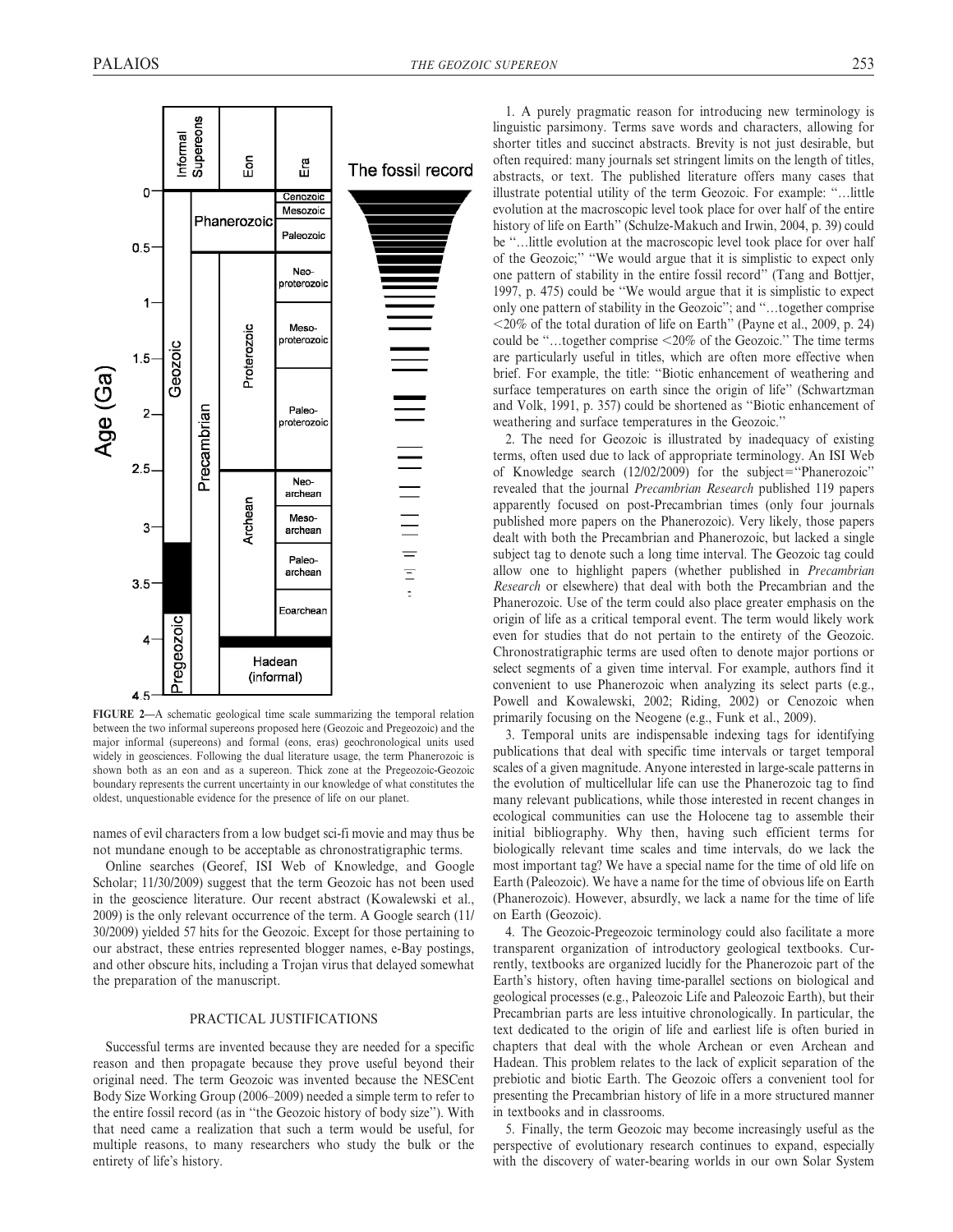(e.g., Lunine et al., 2003; Clark, 2009) and the arrival of new technology for detecting Earth-scale planets elsewhere in our galaxy (e.g., Gaidos et al., 2007). The notion that life exists on other planets, and that it might be accessible to scientific inquiry, has gained scientific credibility, culminating in the creation of the field of exobiology. It is thus possible that in the not-too-distant future we will come to think of the history of life on Earth comparatively, that we will start discussing origins, durations, and trajectories of evolution on life-bearing planets generally, not just on Earth. We may become interested in the frequency of certain kinds of events affecting life over its various histories or the differences in the sorts of evolutionary trends occurring on different planets. When we do so, we will need a convenient way to refer to the relevant time period on Earth as well as corresponding terms for other worlds. It may be too soon to develop a full vocabulary for making these comparisons. But it is not too soon to recognize, in our use of language, that our thinking has expanded to encompass a larger context: all of life, including its whole duration on Earth, the Geozoic.

Note that the Geozoic will be validated if future users find any of the above arguments compelling. Some may agree that the Geozoic offers a useful tag, but dismiss the linguistic parsimony argument. Others may find it useful for structuring syllabi, but scorn the idea of extraterrestrial terms. Even we do not support all the above arguments with equal enthusiasm, but all of us find at least some of those points compelling enough to campaign for the Geozoic.

One may raise objection that new terms such as Geozoic cannot be used without explaining what they mean, which defeats the idea that they would become useful. Using this type of logic, it would be impossible to ever invent a new term. Of course, you will need an explanation at first: this is true for all new terminology. But presumably, as the term becomes more known over time, the need for an explanation will go away. Moreover, if anything, Geozoic is more self-explanatory than existing terms. If you asked someone what the Geozoic refers to, he or she might be able to figure it out etymologically without knowing the definition. But there's no way someone could figure out precisely what the Mesozoic refers to without an explanation.

Another objection may be the issue of the vagueness of the lower boundary of the Geozoic. Again, this would be true for all time intervals, and if this argument had been taken seriously in the past we would not have been able to name any time units at all. At least for the Geozoic, the time encompassed is conceptually clear, even if the lower boundary is imprecisely estimated.

Finally, an understandable reaction would be to ask why use the term if one can simply say ''time span of life on Earth.'' We are certain that similar criticisms must have been voiced when successful terms such as Phanerozoic were first introduced. And the creation of a new technical term does not preclude the use of such longer, and perhaps more poetic, turns of phrase.

#### FINAL REMARKS

The terms Geozoic and Pregeozoic offer an expedient way to denote geological processes, patterns, and records that took place before (Pregeozoic) and after (Geozoic) the origin of life. This convenience is the only valid reason for proposing new terminology and its only justification.

It is impossible to predict if or when the terms proposed here will become used widely enough to validate them. New terminologies are authorized by users, and informal geological time units tend to suffer from substantial time inertia. For example, geoscientists started to use the term Phanerozoic more widely only in the 1970s, even though the term was introduced 40 years earlier (Chadwick, 1930). However, in this era of Google Scholar, indexed databases, and scientific blogs, short all-encompassing terms such as Geozoic may prove fittest linguistically—fast in dispersal and resistant to terminological extinctions.

''In the world of components there are no equivalents,'' noted Erofeev (1994, p. 68), when discussing substitute alcoholic drinks that Russians enjoyed during the Soviet Era. We believe that this dictum applies to the Geozoic; a supereon that denotes the entire documented history of life on our planet with just one seven-letter word. None of the currently used time units offers comparable terminological expedience. None recognizes the historical importance of life as concisely.

## ACKNOWLEDGMENTS

The concept of the Geozoic originated during meetings of a Working Group (Phanerozoic body size trends in time and space: macroevolution and macroecology) supported by the National Evolutionary Synthesis Center (NESCent), Durham, North Carolina (National Science Foundation EF-0423641). We thank a legion of colleagues for moral encouragement and etymological discussions.

### REFERENCES

- ALLWOOD, A.C., GROTZINGER, J.P., KNOLL, A.H., BURCH, I.W., ANDERSON, M.S., COLEMAN, M.L., and KANIK, A.I., 2009, Controls on development and diversity of Early Archean stromatolites: Proceedings of the National Academy of Sciences of the United States of America, v. 106, p. 9548–9555.
- ALLWOOD, A.C., WALTER, M.R., KAMBER, B.S., MARSHALL, C.P., and BURCH, I.W., 2006, Stromatolite reef from the Early Archaean era of Australia: Nature, v. 441, p. 714–718.
- BALL, S.H., 1906, Pre-Cambrian rocks of the Georgetown Quadrangle: American Journal of Science, v. 21, p. 371–389.
- BRASIER, M.D., GREEN, O.R., JEPHCOAT, A.P., KLEPPE, A.K., KRANENDONK, M.J.V., LINDSAY, J.F., STEELE, A., and GRASSINEAU, N.V., 2002, Questioning the evidence for Earth's oldest fossils: Nature, v. 416, p. 76–81.
- CHADWICK, G.H., 1930, Subdivision of geologic time: Geological Society of America Bulletin, v. 41, p. 47.
- CLARK, R.N., 2009, Detection of adsorbed water and hydroxyl on the moon: Science, v. 326, p. 562–564.
- CRUTZEN, P.J., and STOERMER, E.F., 2000, The Anthropocene: Global Change Newsletter, v. 41, p. 17–18.
- DE VILLIERS, J., 1969, Subcommission on Precambrian Stratigraphy: report on meeting in Stockholm, June 5–7: IUGS (International Union of Geological Sciences) Geological Newsletter, no. 4, p. 317–320.
- EROFEEV, V., 1994, Moscow to the End of the Line (translated by H. William Tjalsma): Northwestern University Press, Evanston, Illinois, 164 p.
- FEDO, C.M., WHITEHOUSE, M.J., and KAMBER, B.S., 2006, Geological constraints on detecting the earliest life on Earth: A perspective from the Early Archaean (older than 3.7 Gyr) of southwest Greenland: Philosophical Transactions of the Royal Society of London B: Biological Sciences, v. 361, p. 851–867.
- FUNK, J., MANN, P., MCINTOSH, K., and STEPHENS, J., 2009, Cenozoic tectonics of the Nicaraguan depression, Nicaragua, and Median Trough, El Salvador, based on seismic-reflection profiling and remote-sensing data: Geological Society of America, v. 121, p. 1491–1521.
- GAIDOS, E., HAGHIGHIPOUR, N., AGOL, E., LATHAM, D., RAYMOND, S., and RAYNER, J., 2007, New worlds on the horizon: Earth-sized planets close to other stars: Science, v. 318, p. 210–213.
- GOLDBLATT, C., ZAHNLE, K.J., SLEEP, N.H., and NISBET, E.G., 2009, The eons of Chaos and Hades: Solid Earth Discussions, v. 1, p. 47–53.
- GRADSTEIN, F., OGG, J., and SMITH, A., 2004, A Geological Time Scale: Cambridge University Press, Cambridge, UK, 589 p.
- HEDGES, S.B., CHEN, H., KUMAR, S., WANG, D.Y.-C., THOMPSON, A.S., and WATANABE, H., 2001, A genomic timescale for the origin of eukaryotes: BMC Evolutionary Biology, v. 1, p. 4.
- HICKS, H., 1885, The succession in the Archean rocks of America compared with that in the preCambrian rocks of Europe: Proceedings of the Geologists' Association, p. 255–277.
- KNOLL, A.H., 2004, Life on a Young Planet: The First Three Billion Years of Evolution on Earth: Princeton University Press, Princeton, New Jersey, 304 p.
- KOWALEWSKI, M., ALROY, J., BOYER, A.G., BROWN, J.H., FINNEGAN, S., KRAUSE, R.A., JR., LYONS, S.K., MCCLAIN, C.R., MCSHEA, D., NOVACK-GOTTSHALL, P.M., PAYNE, J., SMITH, F., SPAETH, P.A., STEMPIEN, J.A., and WANG, S.C., 2009, The Geozoic: An informal supereon and a terminological convenience: Geological Society of America Abstracts with Programs, v. 41(7), p. 158.